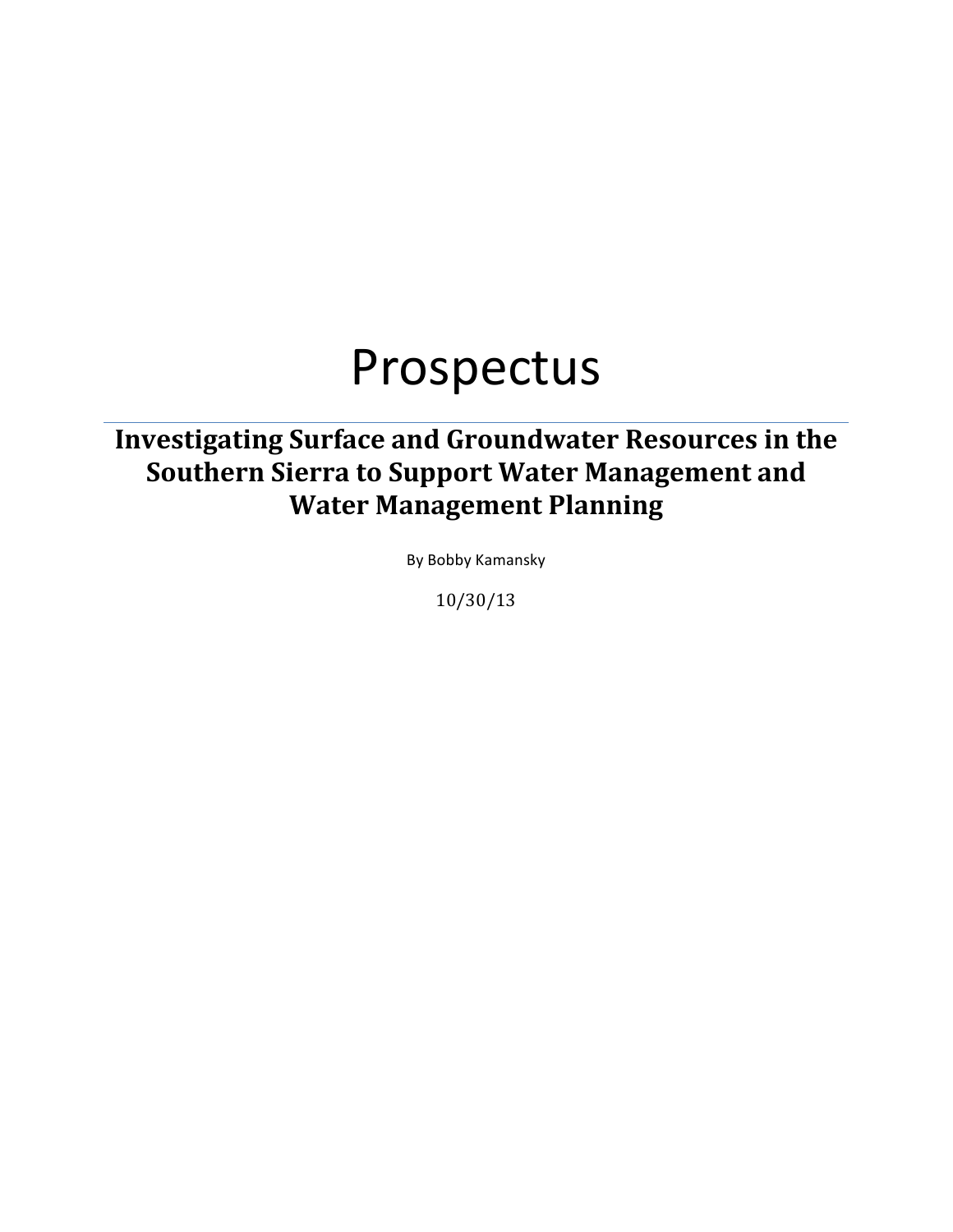This study prospectus outlines basic water information and research needs for the southern Sierra Region between the San Joaquin River and Kern Rivers, the Sierra crest in the east and approximately the 600-foot elevation in the west.

## *Background*

The Southern Sierra Regional Water Management Group (SSRWMG) completed an Integrated Regional Water Management Plan (IRWMP) in 2012-13 describing the Region, water management-related objectives, resource management strategies, climate adaptation strategies, projects, and data needs among other items. The SSIRWMP describes several critical data needs the RWMG identified in the southern Sierra through public regional water management group meetings, interviews with decision-makers, stakeholder group board meeting, briefings with stakeholders, and a public survey. The SSRWMG is in the process of updating the plan during the 2013-2014 timeframe and would like to leverage the work of the RWMG members and stakeholders, the consultants Provost and Pritchard Consulting Group and Kamansky's Ecological Consulting by partnering with the California Department of Water Resources (DWR) to gain access to data DWR has and to the extent possible, make the data accessible for use in the plan, project development and stakeholder participation in water-related issue analysis and identification.

The SSIRWM Region encompasses the upper watersheds of the San Joaquin, Kings, Kaweah, Tule and Kern rivers, as well as Poso Creek, Deer Creek, and White River. Approximately 34,000 residents live in this region and rely primarily on limited and variable supplies of groundwater pumped from fractured rock aquifers. There are at least two districts (one in Springville and one in Three Rivers) utilizing surface water for drinking.

Within the SSIRWM Region are the Sequoia, Sierra and Inyo National Forests and Sequoia and Kings Canyon National Parks. These public lands draw over 1.6 million visitors per year and rely on the Region's water supply. Visitors are a great economic resource to the Region, but add significant seasonal demands to the local fractured bedrock groundwater supply that must also support the Region's permanent residents.

Very little groundwater information is available and accessible for resource planning in the Region where fractured bedrock aquifers serve remote, disadvantaged communities through individual wells and septic tanks. There are no incorporated cities, only small water treatment plants and the majority of the region utilizes wells and septic tanks.

County general plans call for development in the foothill and mountain communities in the Region, yet sustainable use rates have yet to be established for existing communities who rely almost exclusively on fractured-rock aquifers. The Region is supported by a small number of public districts, including Three Rivers Community Services District, Springville Public Utilities District, several small water associations, many private ditch companies,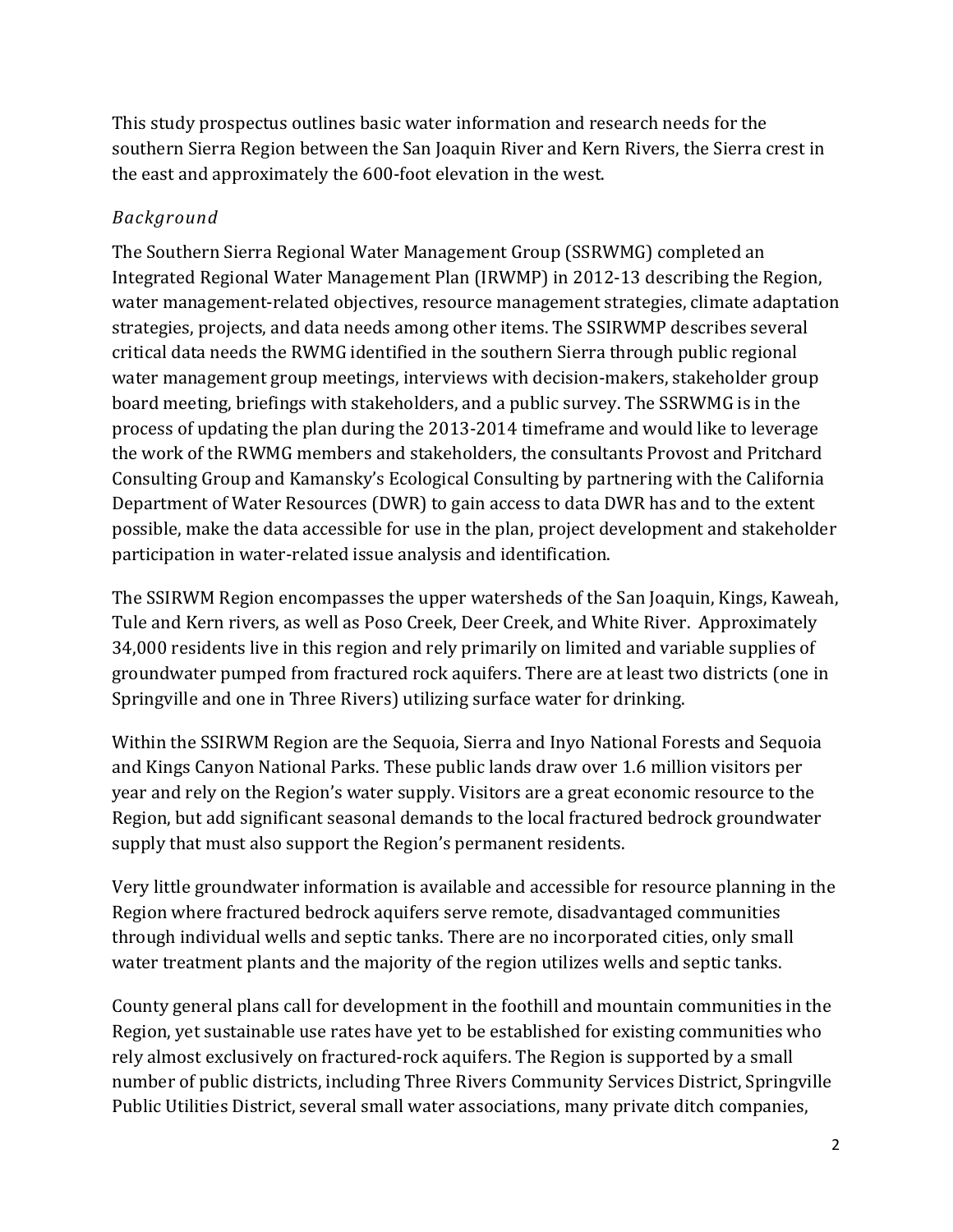two resource conservation districts and two resource conservation and development councils.

Towns such as Three Rivers (County of Tulare, approximately 1,700 full time residents and also supporting over 500,000 seasonal tourists) exemplify the need for more information regarding both groundwater and surface water resources. The town relies on individual wells and surface water supplies from the Kaweah River watershed. Surface water supplies originate from Sequoia and Kings Canyon National Parks and Sequoia National Forest and fluctuate seasonally with snowmelt and precipitation. Groundwater supplies also fluctuate seasonally, but amounts and extents are unknown. The area's water quality also fluctuates seasonally, but locally, drinking water must be boiled to be drinkable. Because they, like most other communities in the SSIRWM region, rely on fractured-rock groundwater, it is critical to conduct this study in order to plan for and sustainably manage their groundwater supplies. Water quality in Three Rivers has been historically good, but some water sources in the area are under a water boiling order. This problem is exacerbated by nutrient plumes from septic tanks and low water quantities late in the summer in drought cycles.

As noted above, the SSRWMG will complete an update to its current IRWMP but lacks funds to conduct fractured-rock groundwater studies in key areas to better understand and thereby manage this resource. Only the northern portion of the Isabella Groundwater Basin has been mapped and identified in the Region with the likely other unofficial basins yet to be identified. It is unknown if developing a regional groundwater management plan is appropriate for this Region, but additional information and support for the IRWMP will advance groundwater management efforts. SSRWMG recognizes that, at this time, it is not feasible to construct a full groundwater management plan for the entire Region. Thus, the focus of data gathering should be localized compared to the size of the Region because of potentially prohibitive costs and most of the Region does not have traditional groundwater management basins, increasing the cost of understanding fractured bedrock aquifers. Additional information and data would benefit not only Three Rivers or other suitable town and groundwater users, but will also serve as a starting point for other geographically similar watersheds and communities to begin to understand and manage the limited groundwater supplies.

### *Study Questions and Goals*

With this prospectus, the Southern Sierra Regional Water Management Group seeks assistance with accomplishing the following goals:

1. Support and inform IRWMP development, especially the groundwater components in the southern Sierra;